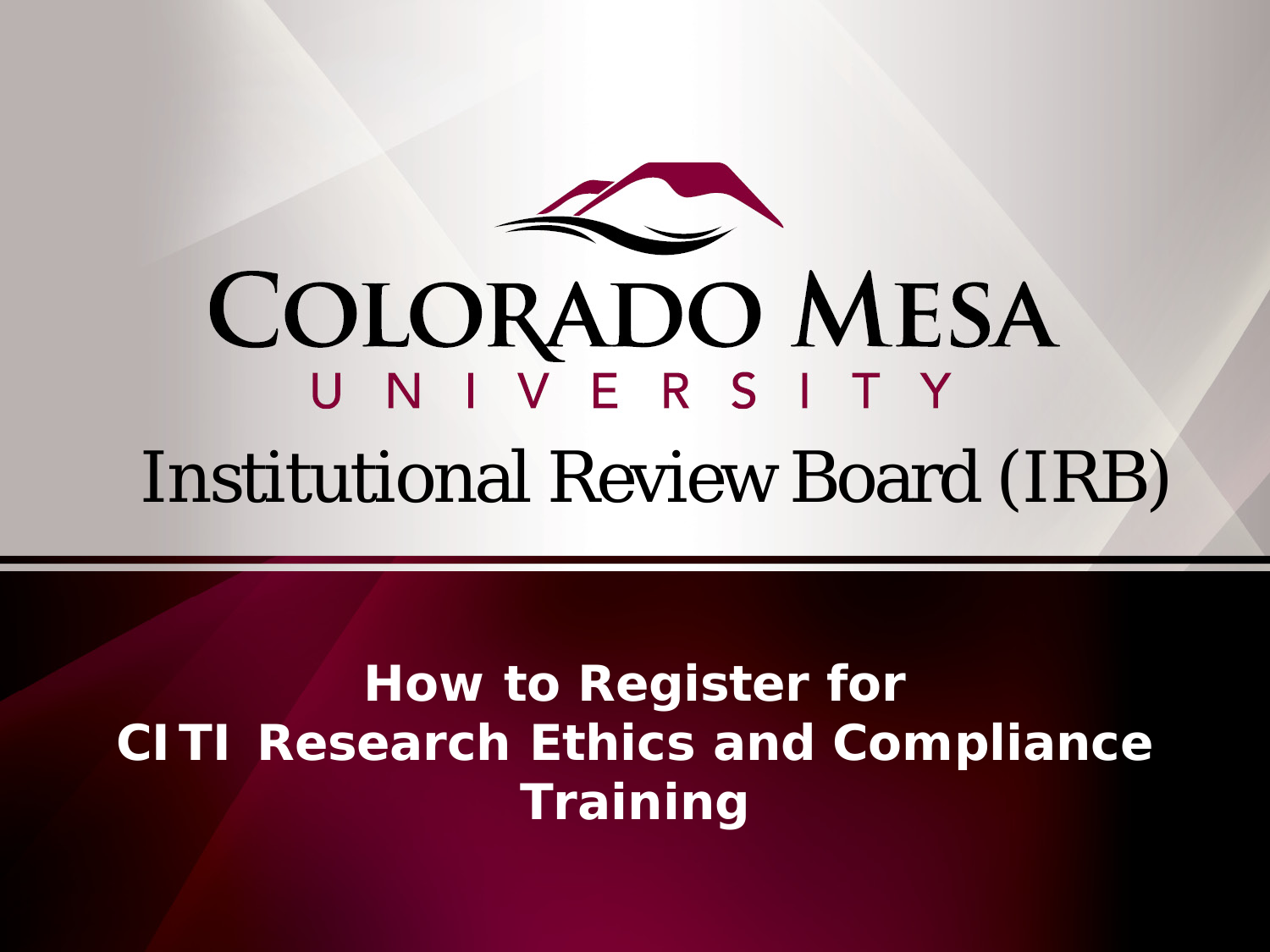- Go to <https://www.citiprogram.org/>
- Choose "Register"



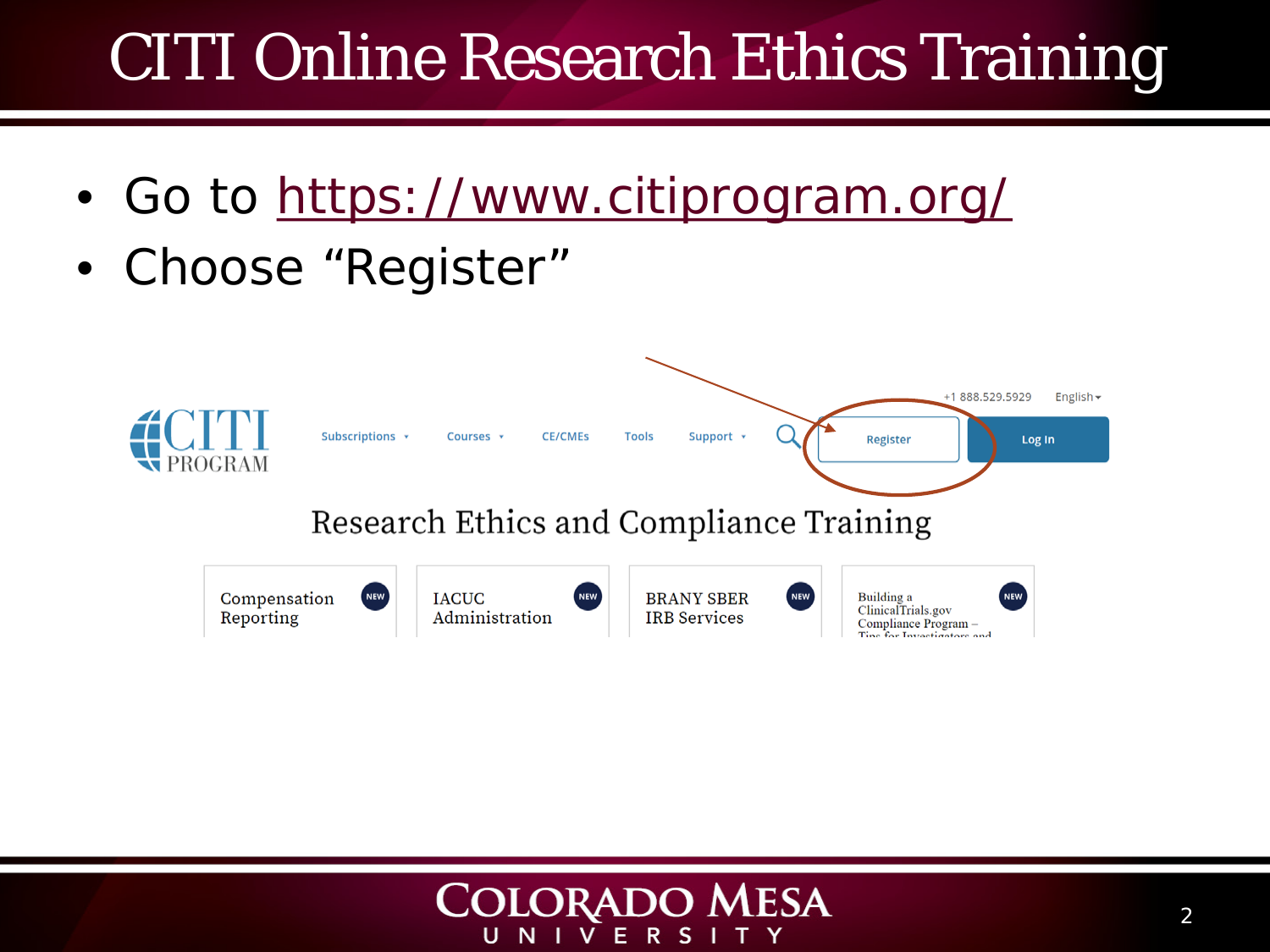- Select Colorado Mesa University
- Agree to the Terms
- Affirm that you are affiliated with CMU.



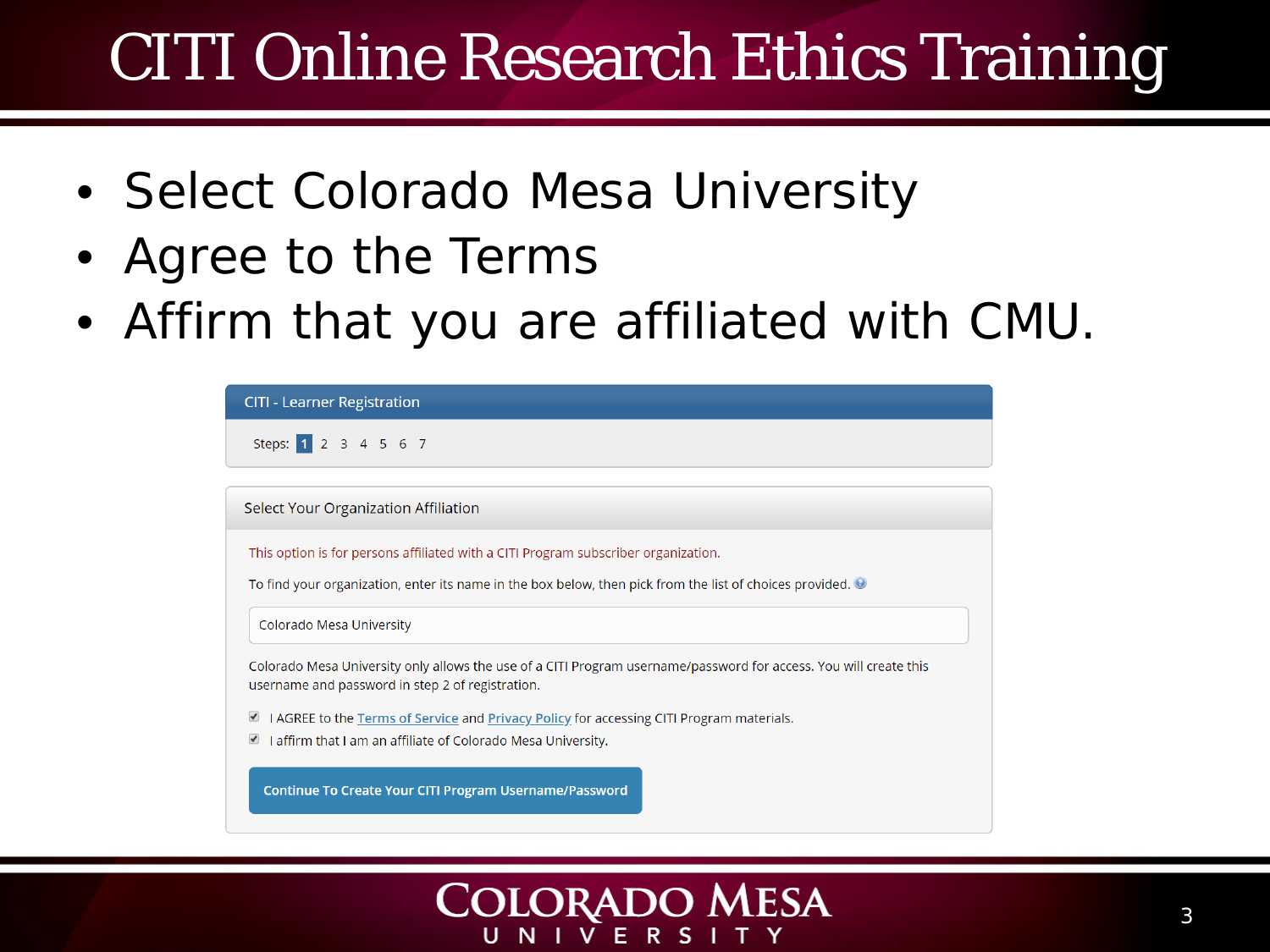• Fill out your user information & create your username and password.

| CITI - Learner Registration - Colorado Mesa University                                                                                                                                                                                                    |                                |
|-----------------------------------------------------------------------------------------------------------------------------------------------------------------------------------------------------------------------------------------------------------|--------------------------------|
| Steps: 1 2 3 4 5 6 7                                                                                                                                                                                                                                      |                                |
|                                                                                                                                                                                                                                                           |                                |
| <b>Personal Information</b>                                                                                                                                                                                                                               |                                |
| * indicates a required field.                                                                                                                                                                                                                             |                                |
| * First Name                                                                                                                                                                                                                                              | * Last Name                    |
| * Email Address                                                                                                                                                                                                                                           | * Verify email address         |
| We urge you to provide a second email address, if you have one, in case messages are blocked or you lose the ability to<br>access the first one. If you forget your username or password, you can recover that information using either email<br>address. |                                |
| Secondary email address                                                                                                                                                                                                                                   | Verify secondary email address |

#### **COLORADO MESA** UNIVERS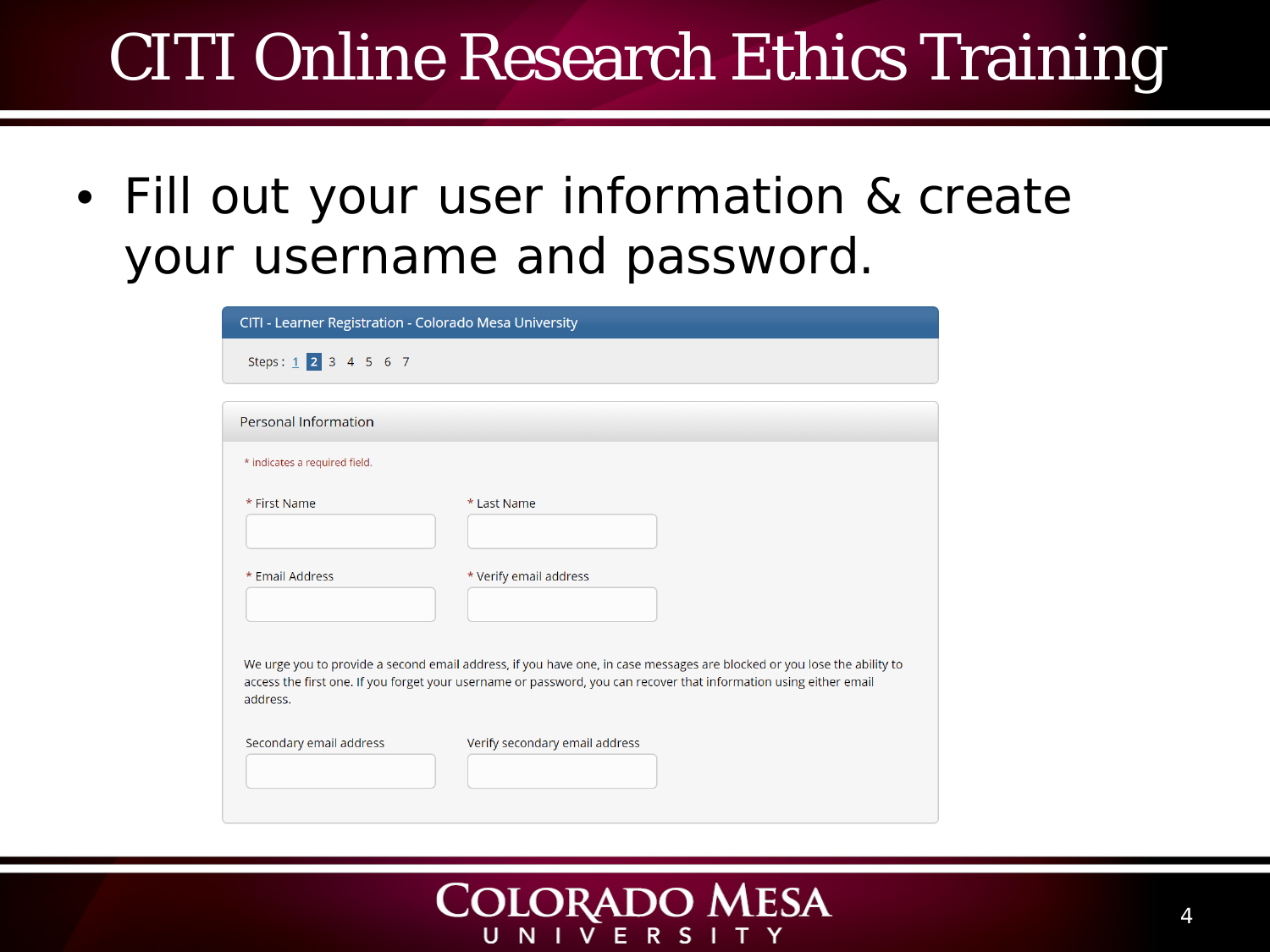- Log in to CITI and go to "View Courses" or "Add a Course"
- For Human Subjects Research Choose

Question 1

**Human Subjects Research** 

Please choose one learner group below based on your role and the type of human subjects activities you will conduct. You will be enrolled in the Basic Course for that group.

**Biomedical Researchers** 

Social & Behavioral Research Investigators: Choose this group to satisfy CITI training requirements for Investigators and staff involved primarily in Social and Behavioral research with human subjects.

IRB Members: This Basic Course is appropriate for IRB or Ethics Committee members.

Students conducting no more than minimal risk research

Not at this time.

#### **COLORADO MESA** NIVER

Those registering for Qualtrics need to ONLY take this course